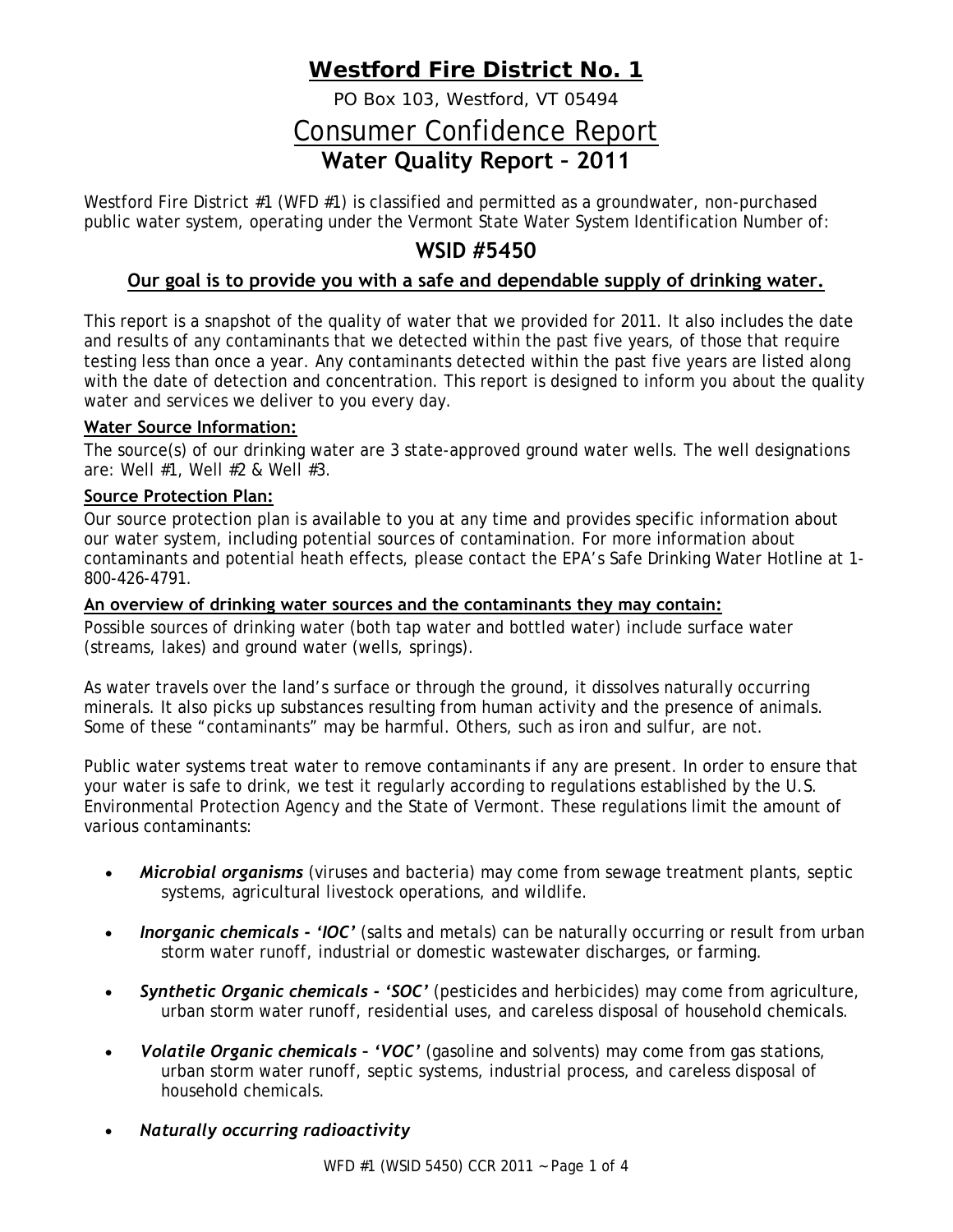# **WATER QUALITY DATA**

### **Terms and Abbreviations:**

In the following tables you may find terms you might not be familiar with. To help you better understand these terms we have provided the following definitions:

**Maximum Contamination Level Goal (MCLG):** The level of a contaminant in drinking water below which there is no known or expected risk to health. MCLG's allow for a margin of safety.

**Maximum Contamination Level (MCL):** The highest level of a contaminant that is allowed in drinking water. MCL's are set as close to the MCLG's as feasible using the best available treatment.

**Maximum Residual Disinfectant Level Goal (MRDLG):** The level of a drinking water disinfectant below which there is no known or expected risk to health. MRDLG's do not reflect the benefits of disinfectants in controlling microbial contaminants.

**Maximum Residual Disinfectant Level (MRDL):** The highest level of a disinfectant allowed in drinking water. Addition a disinfectant may help control microbial contaminants.

**Action Level:** The concentration of a contaminant, which, if exceeded, triggers treatment or other requirements, which a water system must follow.

**90th Percentile:** Ninety percent of the samples are below the action level. (Nine of ten sites sampled were at or below this level).

**Treatment Technique (TT):** A process aimed to reduce the level of a contaminant in drinking water.

**Parts per million (ppm) or Milligrams per liter (mg/l):** (one penny in ten thousand dollars)

**Parts per billion (ppb) or Micrograms per liter (µg/l):** (one penny in ten million dollars)

Picocuries per liter (pCi/L): a measure of radioactivity in water

**Nephelometric Turbidity Unit (NTU):** NTU is a measure of the clarity of water. Turbidity in excess of 5 NTU is just noticeable to an average person.

**Running Annual Average (RAA):** Annual Level of Disinfection By-products (i.e. chlorination)

**N/A:** Not applicable

The table(s) below lists all the drinking water contaminants that were detected during the 2011 calendar year. It also includes the date and results of any contaminants that we detected within the past five years, of those which require testing less than once a year. The presence of these contaminants in the water does not necessarily show that our water poses a health risk.

### **Violation(s) that occurred during Calendar Year 2011**

| Tvpe                      | Category                                      | Analyte        | <b>Compliance Period</b> |  |
|---------------------------|-----------------------------------------------|----------------|--------------------------|--|
| <b>MCL (TCR), Monthly</b> | <b>Maximum Contaminant</b><br>Level Violation | Coliform (TCR) | 08/01/2011-0831/2011     |  |

We are required to monitor our drinking water for specific contaminants on a regular basis. Results of regular monitoring are an indicator of whether or not our drinking water meets health standards. The table above indicates any drinking water violations we incurred during 2011. A failure to perform required monitoring means we cannot be sure of the quality of our water during that time in which we did not perform required monitoring. WFD #1 has an excellent history of adhering closely to the rules & regulations regarding required water testing.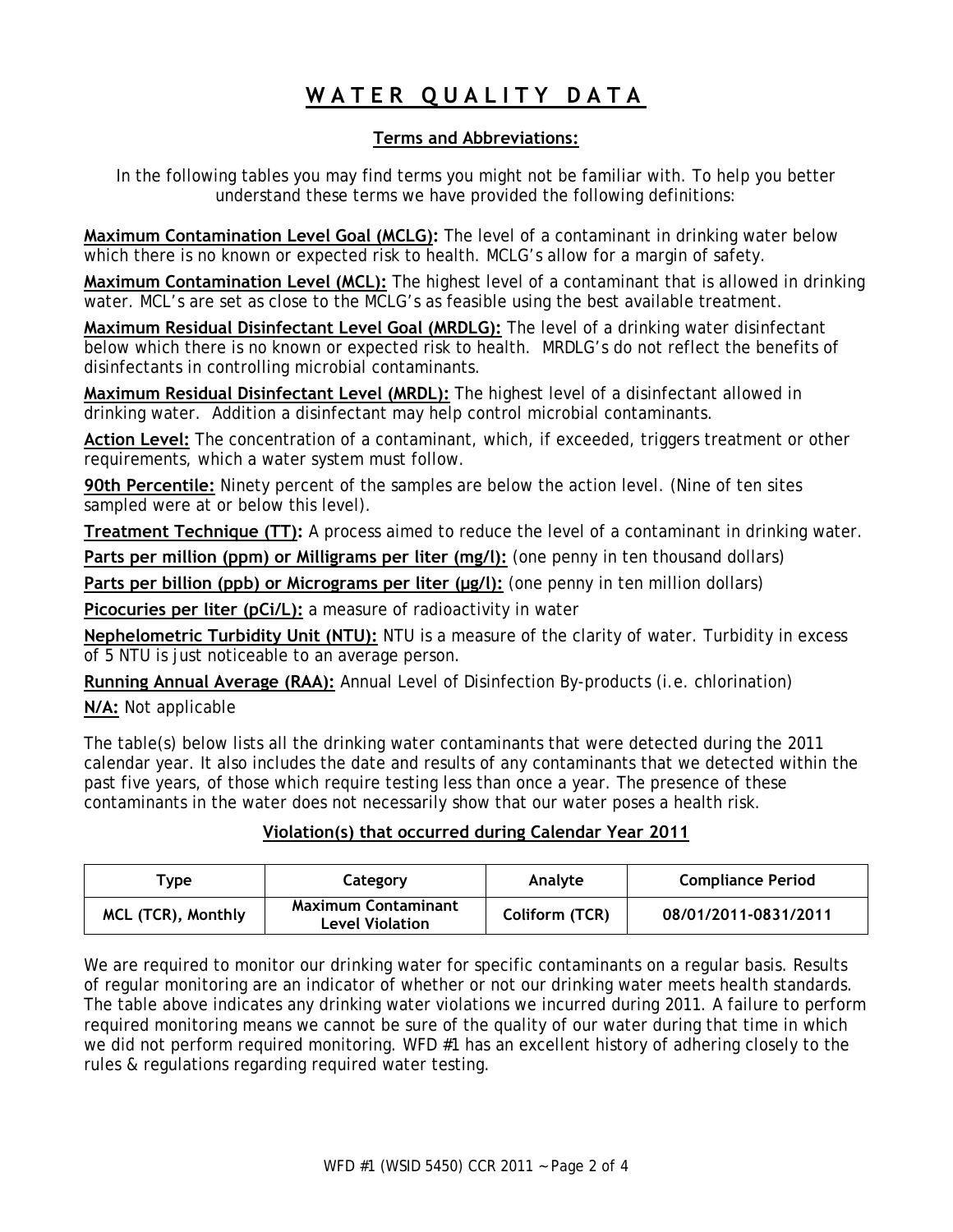# **WATER QUALITY DATA**

### **Level of Detected Contaminants**

| Microbiological                               |                    | Result                  |             | <b>MCL</b> |            | <b>MCLG</b> | <b>Typical Source</b>                                                                                 |  |  |
|-----------------------------------------------|--------------------|-------------------------|-------------|------------|------------|-------------|-------------------------------------------------------------------------------------------------------|--|--|
| No Detected Results During Calendar Year 2011 |                    |                         |             |            |            |             |                                                                                                       |  |  |
|                                               |                    |                         |             |            |            |             |                                                                                                       |  |  |
| <b>Chemical</b><br>Contaminant                | Collection<br>Date | <b>Highest</b><br>Value | Range       | Unit       | <b>MCL</b> | <b>MCLG</b> | Likely source of detected<br>contaminant                                                              |  |  |
| <b>Iron</b>                                   | 09/27/2011         | .11                     | $.11 - .11$ | ppm        |            |             |                                                                                                       |  |  |
| Nitrate                                       | 3/27/2011          | .04                     | $.04 - .04$ | ppm        | 10         | 10          | Runoff from fertilizer use;<br>leaching from septic tanks,<br>sewage; erosion of natural<br>deposits. |  |  |

| <b>Regulated</b><br><b>Radionuclides</b>      | <b>Collection</b><br>Date | Highest<br>Value | Range | Unit | <b>MCL</b> | <b>MCLG</b> | Likely source of detected<br>contaminant |  |
|-----------------------------------------------|---------------------------|------------------|-------|------|------------|-------------|------------------------------------------|--|
| No Detected Results in the Calendar Year 2011 |                           |                  |       |      |            |             |                                          |  |

| Regulated<br><b>Disinfection</b><br><b>By-Products</b> | Monitoring<br>Period | <b>RAA</b> | Range     | Unit | <b>MCL</b> | <b>MCLG</b> | Likely source of detected<br>contaminant     |
|--------------------------------------------------------|----------------------|------------|-----------|------|------------|-------------|----------------------------------------------|
| Total<br><b>Trihalomethanes</b>                        | 2008-2010            |            | $0 - 2.2$ | ppb  | 80         |             | By-product of drinking water<br>chlorination |

| Lead &<br>Copper | <b>Sampling</b><br>Date | 90 <sup>th</sup><br>Percentile | 95 <sup>th</sup><br>Percentile | Range   | <b>Action</b><br>Level | No. of Sites<br><b>Exceeding</b><br><b>Action Level</b> | Likely source of detected<br>contaminant                                                                        |
|------------------|-------------------------|--------------------------------|--------------------------------|---------|------------------------|---------------------------------------------------------|-----------------------------------------------------------------------------------------------------------------|
| Copper           | 2008-2010               | 0                              | 0                              | $0 - 0$ | 1.3                    |                                                         | Corrosion of household plumbing<br>systems; Erosion of natural<br>deposits; Leaching from wood<br>preservatives |
| Lead             | 2008-2010               | 0                              | 0                              | $0 - 0$ | 15                     |                                                         | Corrosion of household plumbing<br>systems; Erosion of natural<br>deposits                                      |

#### **Health Information Regarding Lead:**

If present, elevated levels of lead can cause serious health problems, especially for pregnant women and young children. Lead in drinking water is primarily from materials and components associated with service lines and home plumbing. Westford Fire District #1 is responsible for providing high quality drinking water, but cannot control the variety of materials used in household plumbing components. When your water has been sitting for several hours, you can minimize the potential for lead exposure by flushing your tap for 30 seconds to 2 minutes before using water for drinking or cooking. If you are concerned about lead in your drinking water, you may wish to have your water tested. Information on lead in drinking water, testing methods, and steps you can take to minimize exposure is available from the Safe Drinking Water Hotline or at <http://www.epa.gov/safewater/lead>